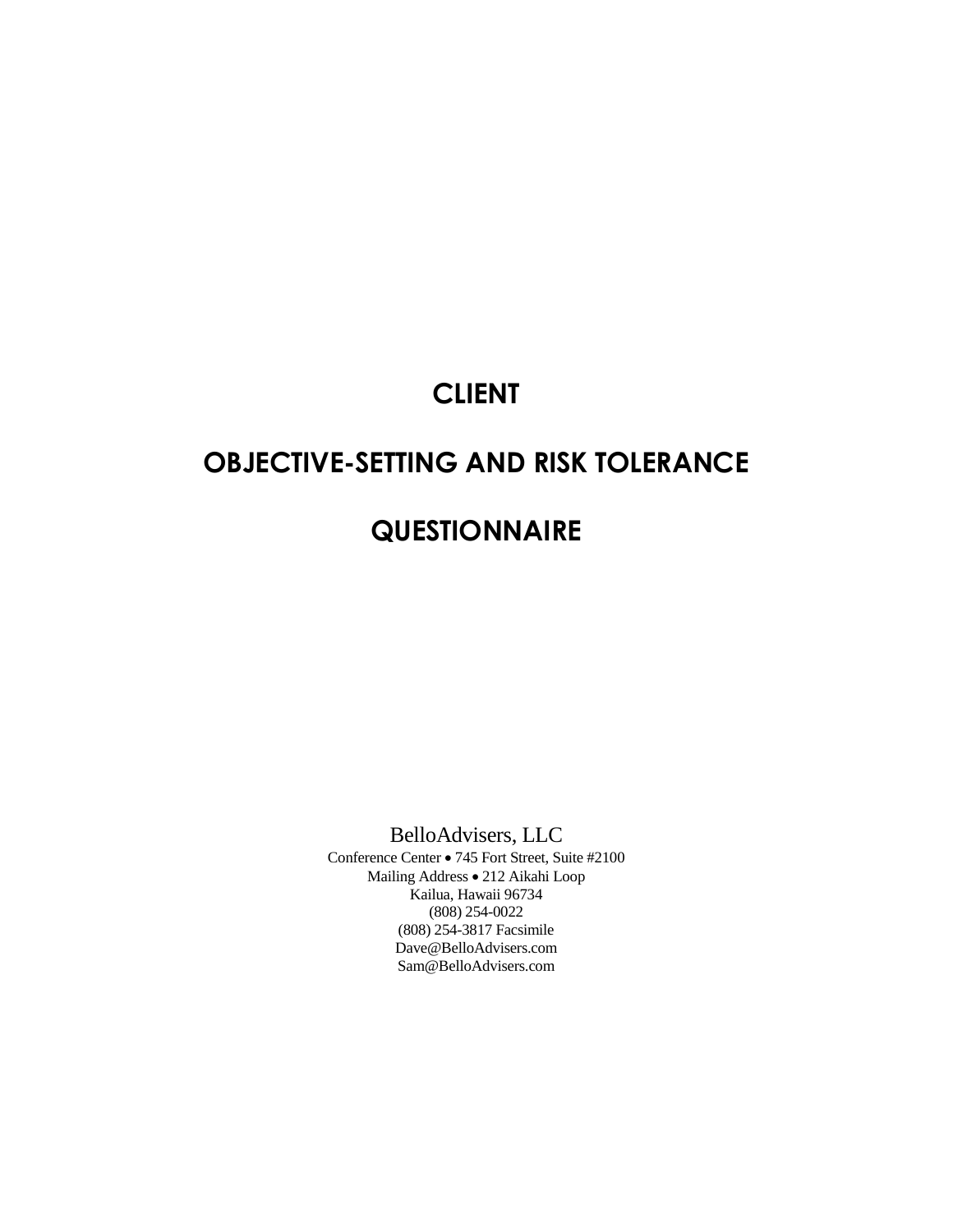### **I. ASSESSING YOUR TOLERANCE FOR INVESTMENT RISK**

- 1. Investment risk means different things to different people. For each of the following statements, check the reaction that best reflects your risk tolerance.
	- (a) I am willing to accept the chance of a negative return in my account 1 out of 4 years?
		- ( ) Avoid at all cost.
		- ( ) Permissible under certain circumstances.
		- ( ) Acceptable to achieve my expected returns.
	- (b) I am willing to accept the chance of a wide fluctuation in an individual security or several securities in my account.
		- ( ) Avoid at all cost.
		- ( ) Permissible under certain circumstances.
		- ( ) Acceptable to achieve my expected returns.
	- (c) I am willing to accept a high degree of fluctuation in my portfolio value over a market cycle (usually 3-5 years).
		- ( ) Avoid at all cost.
		- ( ) Permissible under certain circumstances.
		- ( ) Acceptable to achieve my expected returns.
- 2. How do you feel about the following statement?

"My investment account should be managed for the long run and the volatility is less important than the end result." (Select one)

- ( ) I disagree.
- ( ) I am willing to accept some variability of return, but never any loss of capital.
- ( ) I am willing to accept reasonable amount of annual fluctuation and an occasional year of negative return, in the interest of building capital.
- ( ) I agree.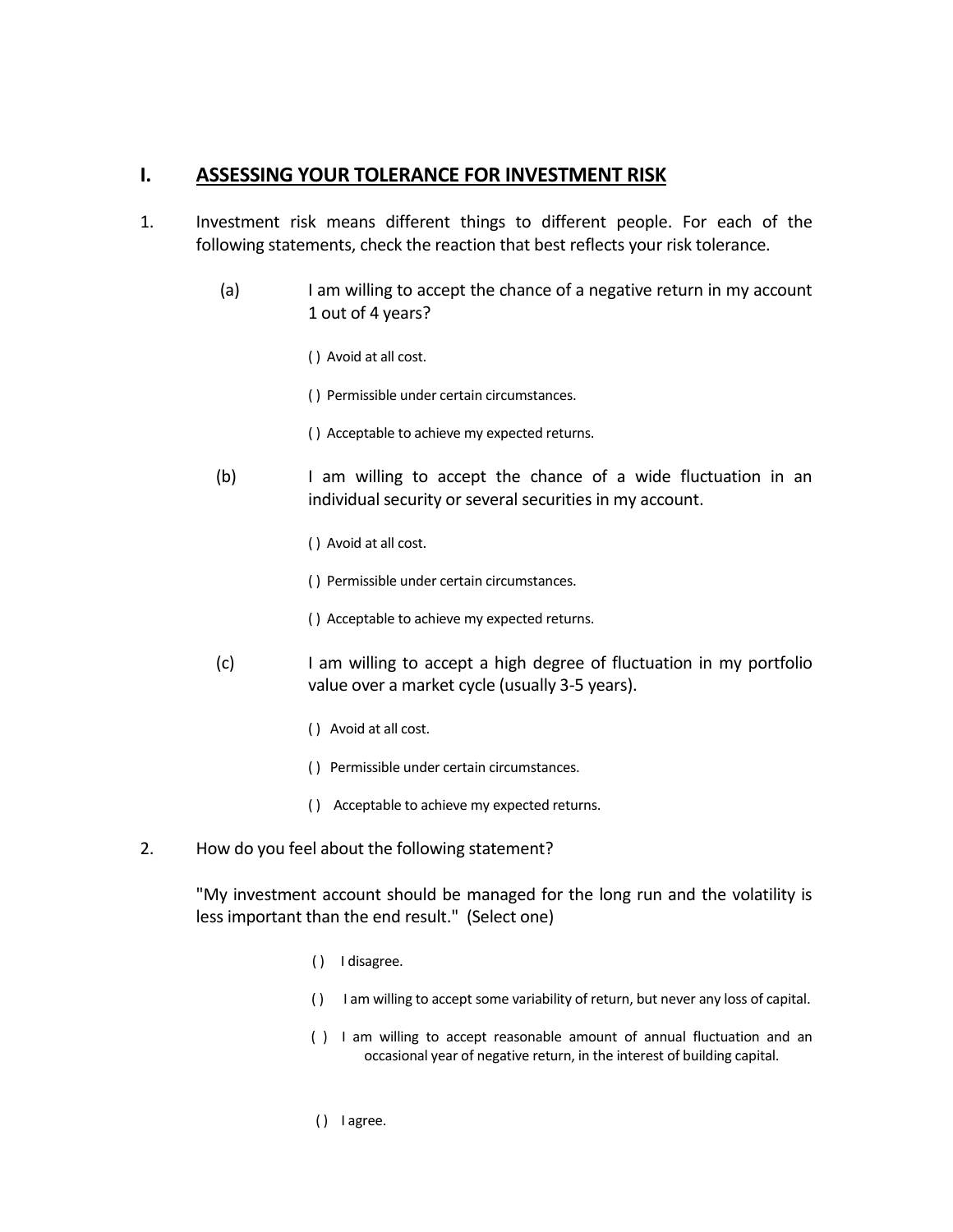#### 3. For your account, how do you rank the following?

|                                         | Very<br>Important  | Important          | <b>Not</b><br>Important |
|-----------------------------------------|--------------------|--------------------|-------------------------|
| (a) Preservation of<br>purchasing power | $\left(\right)$    | $\left( \ \right)$ | $\left( \ \right)$      |
| (b) Consistency of<br>return            | $\left( \ \right)$ | $\left(\right)$    | $\left( \ \right)$      |
| (c) High long-term growth               | $\left( \ \right)$ | $\left( \ \right)$ | $\left( \right)$        |
| (d) High dividend<br>yield              | $\left( \ \right)$ | $\left( \ \right)$ | $\left( \ \right)$      |
| (e) Low volatility                      | $\left( \ \right)$ |                    | $\left( \right)$        |

### **II. UNDERSTANDING YOUR RETURN EXPECTATIONS**

#### 4. How important is current income to you?

- ( ) Essential and must be known.
- ( ) Essential, but willing to accept uncertainty about the amount.
- ( ) Important, but other factors also influence.
- ( ) A modest amount is desirable.
- ( ) Irrelevant.
- 5. Is there a specific amount of your total annual return which should come from interest income and/or dividends?

\_\_\_\_ Yes \_\_\_\_\_\_ No

If yes, what minimum income or return is desired?

 $\frac{1}{2}$  /  $\frac{1}{2}$  %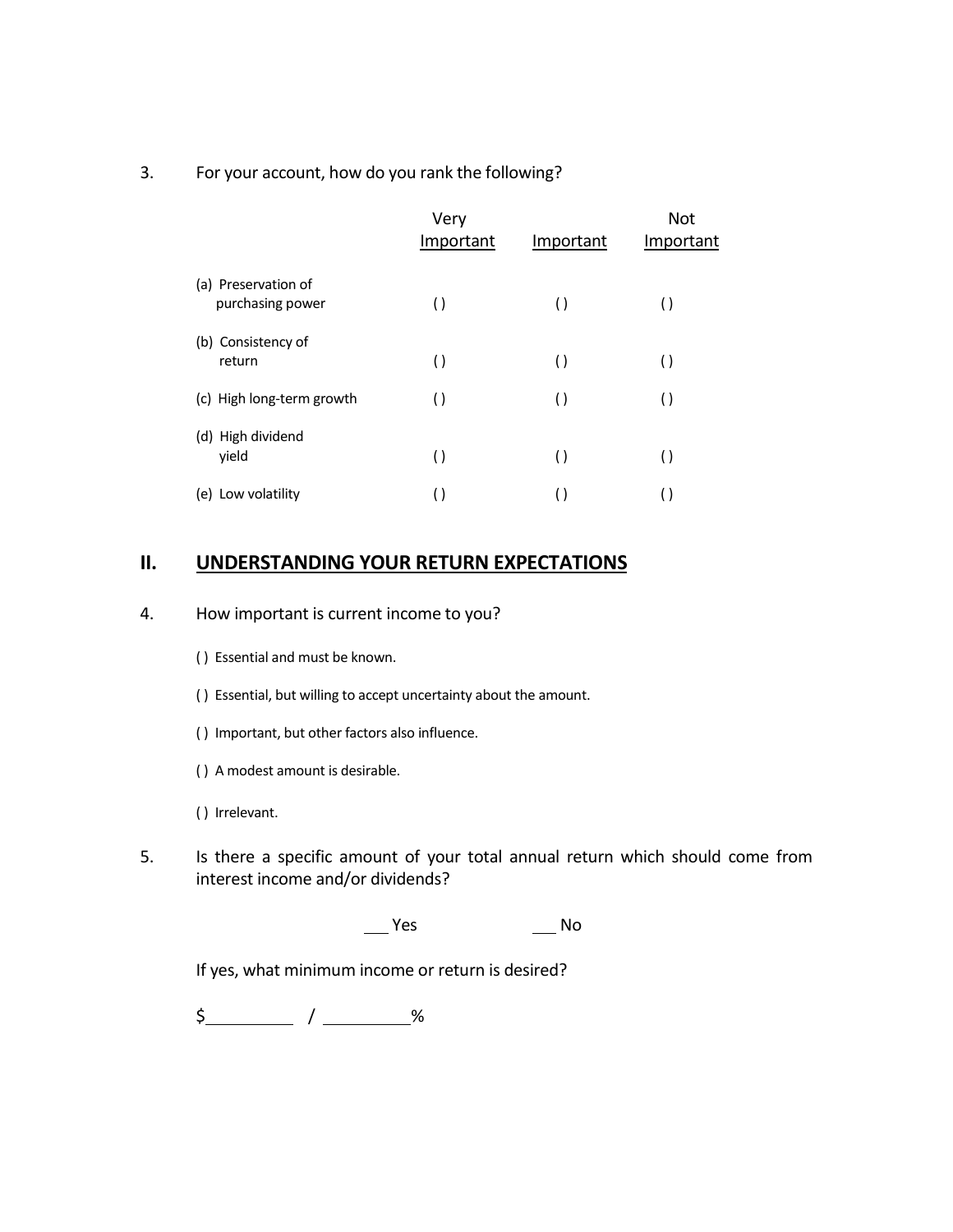#### 6. How important is beating the stock market over a market cycle?

- () Irrelevant. ( ) Important but other factors can take precedence.
- ( ) Not essential. ( ) Very important.
- 7. Select the answer(s) that best reflect your return expectations.
	- (a)  $\qquad \qquad$  I cannot afford any possible loss of capital regardless of potential return.
	- (b) While unable to risk my capital, I want the best return I can get.
	- (c) If I can get high yields from bonds, it's not worth suffering through the ups and downs of the stock market.
	- (d) Although stocks historically earn better than other types of securities, I will forgo some future gains to reduce volatility and earn a steady stream of income.
	- (e) \_\_ I believe in the power of compounding income and growth and want a combination of the two.
	- (f) \_\_ Solid companies in growing businesses historically, give very good results over time, with a level of risk I can tolerate.
	- (g) \_\_ Higher risk investors generally earn high returns, and I want higher returns.
	- (h) \_\_ Smaller is better in the long run. Small companies stocks may be more volatile, but will reward me with the best long-term results.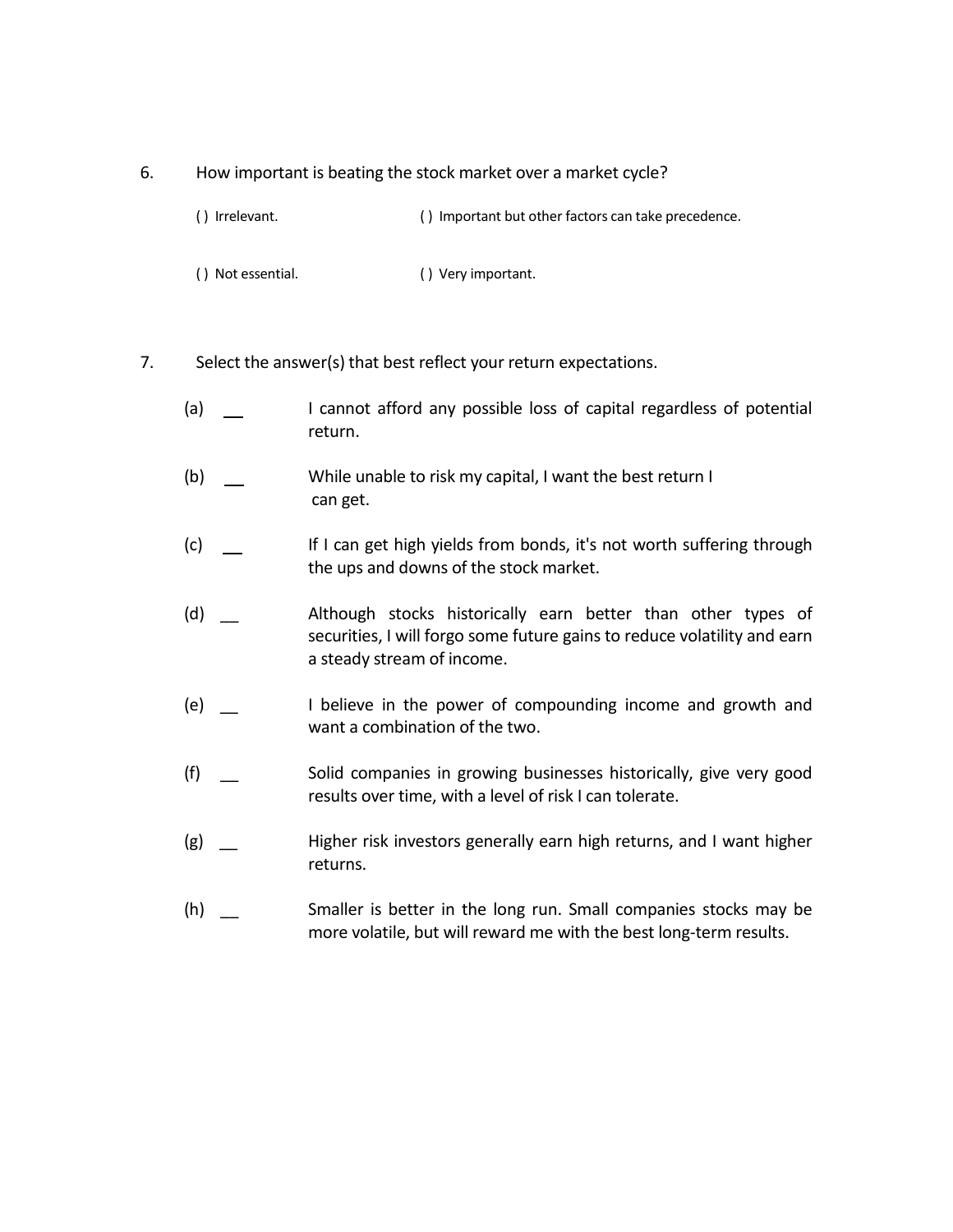8. Please indicate your attitude toward the investment decisions to be made.

A. My Portfolio Manager should:

( ) Generally be able to guess short-term market turning points and reorient my portfolio accordingly.

or

( ) Position my portfolio with the appropriate asset mix (i.e., stocks, bonds, cash equivalents, etc.) to meet my longterm objectives and alter the mix based on my changed objectives and/or on a changed longer-term outlook.

B. My Portfolio Manager should:

( ) Generally sell individual stocks only when they are no longer considered good long-term holdings.

or

( ) Exercise a high degree of timing judgment.

- 9. The time period used in evaluating your account performance has a significant impact on the probability of realizing a stated return objective. How long are you willing to wait for your account's performance to meet your rate of return objective?
	- ( ) One year or less.
	- ( ) Three to five years.
	- ( ) More than five years.
- 10. During the late summer and fall of 2008 I did the following:
	- ( ) Watched CNBC almost every day
	- ( ) Did not open my brokerage statements when they arrived
	- ( ) Nothing different
	- $\overline{a}$  ( )